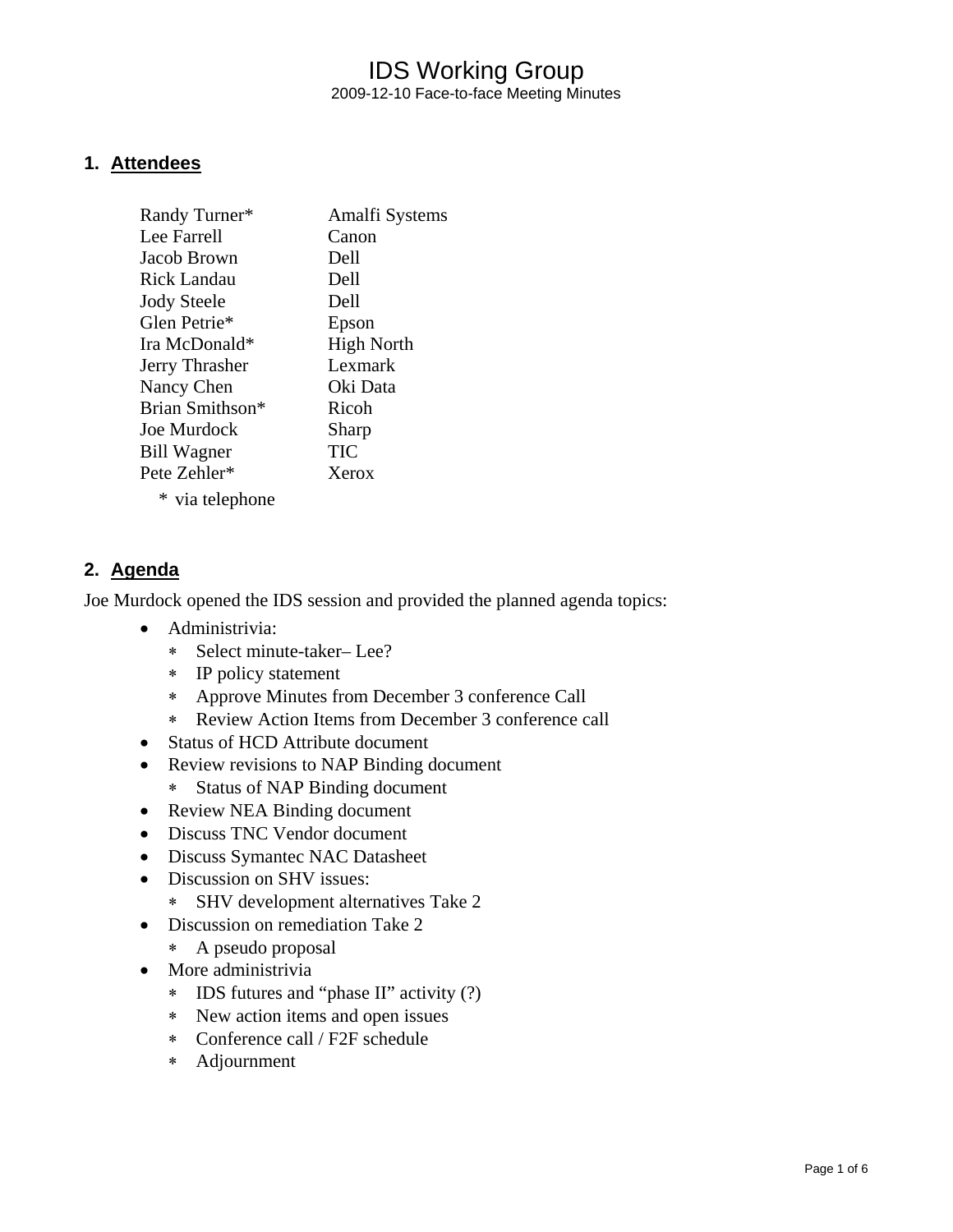## IDS Working Group 2009-12-10 Face-to-face Meeting Minutes

### **3. Minutes Taker**

Lee Farrell

### **4. PWG Operational Policy**

It was noted that all attendees should be aware that the meeting is conducted under the PWG Membership and Intellectual Property rules. There were no objections.

#### **5. Approve Minutes from December 3 Conference Call**

There were no objections to the previous Minutes.

#### **6. Review Action Items**

NOTE: The latest Action Item spreadsheet is available at: <ftp://ftp.pwg.org/pub/pwg/ids/ActionItems/>

| AI 023:    | Mike Fenelon will take on the responsibility for creating a "value proposition" |
|------------|---------------------------------------------------------------------------------|
|            | document to help justify the reason behind HCD NAP development. Peter Cybuck    |
|            | and Ron Nevo will provide market information as possible.                       |
| $\sum_{n}$ |                                                                                 |

→ *OPEN* 

AI 025: Peter Cybuck will do some market research about whether customers will accept the proposed method of gaining network access via SCCM.

→ *Pete Cybuck has sent Joe some information, but the Action Item remains open.* 

→ *OPEN*

Discussion of AI 025 generated the following Action Item:

AI 029: Joe Murdock will [edit and] post Peter Cybuck's information about market research. → *NEW* 

AI 026: Joe Murdock will follow up with Eran Dvir (Microsoft) about the SCCM issues, questions, and capabilities.

- → *No new information available, despite several e-mails sent to Eran.*
- → *OPEN*

AI 027: Joe Murdock will add NAP System Health ID to NAP Binding document and determine how to register a PWG system health ID value.

→ *PARTIALLY CLOSED*

AI 028: Jerry Thrasher will send a note to Mike Fenelon to find out if/how it is possible to handle multiple SHVs for the same environment, the same device class, and [possibly] the same SMI number (i.e., PWG)?

→ *A call has been made; a message has been left. No response yet.* 

→ *OPEN*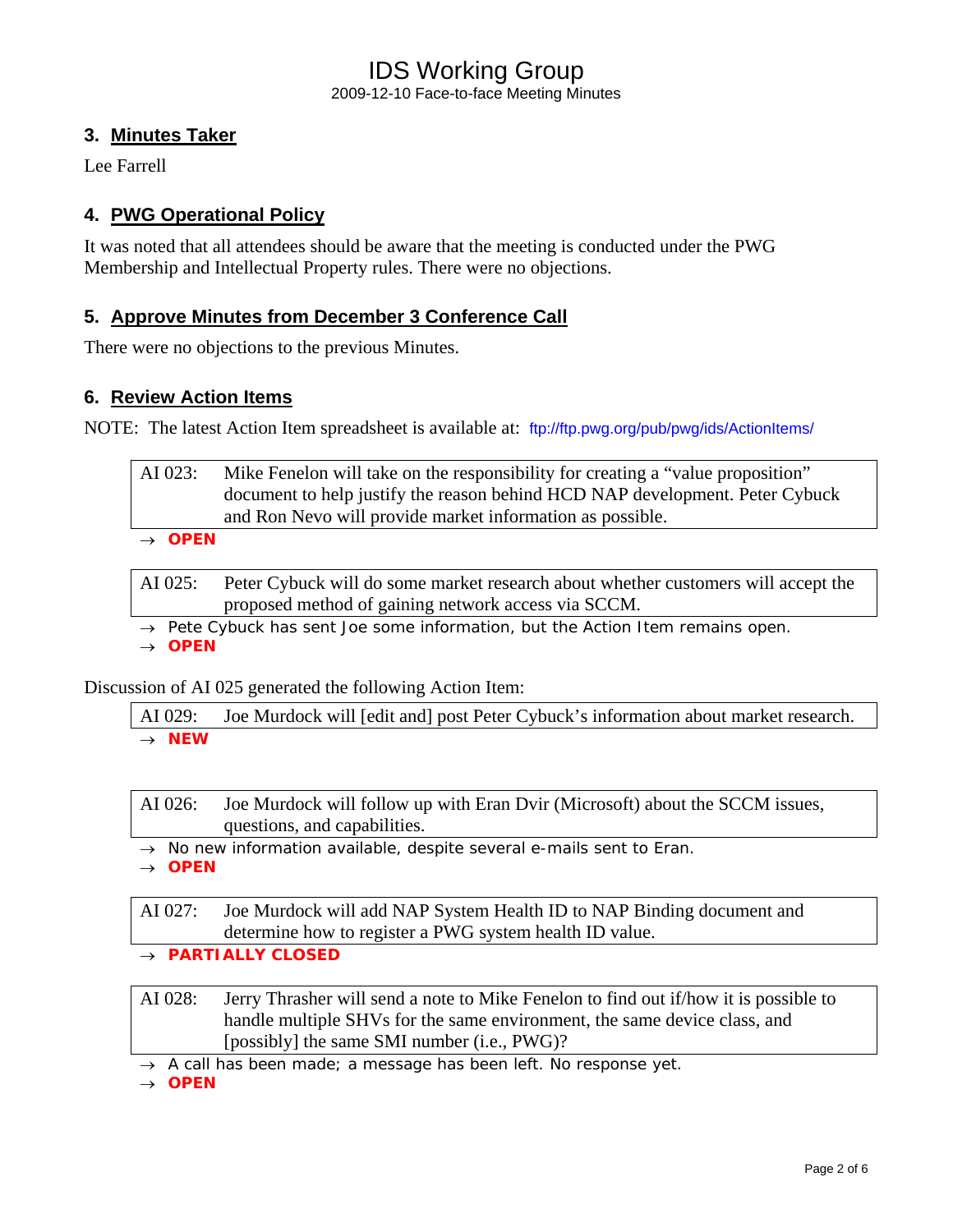2009-12-10 Face-to-face Meeting Minutes

### **7. HCD Health Attributes Document**

There has been no update of the Attributes specification since June. This document status is currently labeled "Stable," but there was some concern raised that it should actually be labeled "Prototype." It was generally agreed that the group will leave the document as Stable.

### **8. NAP Binding Document**

Joe led a review of the latest draft, and highlighted the recent modifications to the document. The changes were not very controversial, and were accepted as proposed.

NAPSystemHealthID was added to the document under SoH Attribute Conformance.

| AI 030:           | Brian Smithson or Joe Murdock will clean up the NAP document, accepting the Dec<br>3 modifications, and will distribute an updated revision as Prototype status. |
|-------------------|------------------------------------------------------------------------------------------------------------------------------------------------------------------|
| $\rightarrow$ NEW |                                                                                                                                                                  |
| AI 031:           | Brian Smithson or Joe Murdock will update the note in Appendix X in the NAP<br>document to indicate that the PWG Secretary will "remove this Section."           |
| <b>NFW</b>        |                                                                                                                                                                  |

#### **9. NEA Binding Document**

The NEA Binding document was updated and reviewed at the Dec 3 teleconference. There was no additional discussion.

#### **10. TNC Vendors Document and Symantec NAC Datasheet**

Randy Turner's document on NAP/NAC Vendors Landscape was accepted as an "informational document." Randy noted that it is no surprise that Symantec is developing NEA-compliant products, which is why he also distributed their data sheet on Endpoint Security.

He also explained that there are other TNC interfaces that "go beyond" the NEA specification. The TNC server will be a superset of what's in the NEA specification. The plug-in interface is not standardized. Only the data exchanged over that interface is standardized.

Are any of the vendors that Randy has talked to willing to work with the PWG? Randy says he has not yet found any.

Bill Wagner wondered that if none of the vendors are interested, is there really any market perception of a need for HCD network health assessment? Randy pointed out that HCDs have [unfortunately] always been an afterthought when dealing with network devices. It is a typical oversight, and they need reminding.

During the discussion, it was suggested that the PWG could look at creating a validator code set that could be used by other groups to incorporate into their specific applications and plug-ins.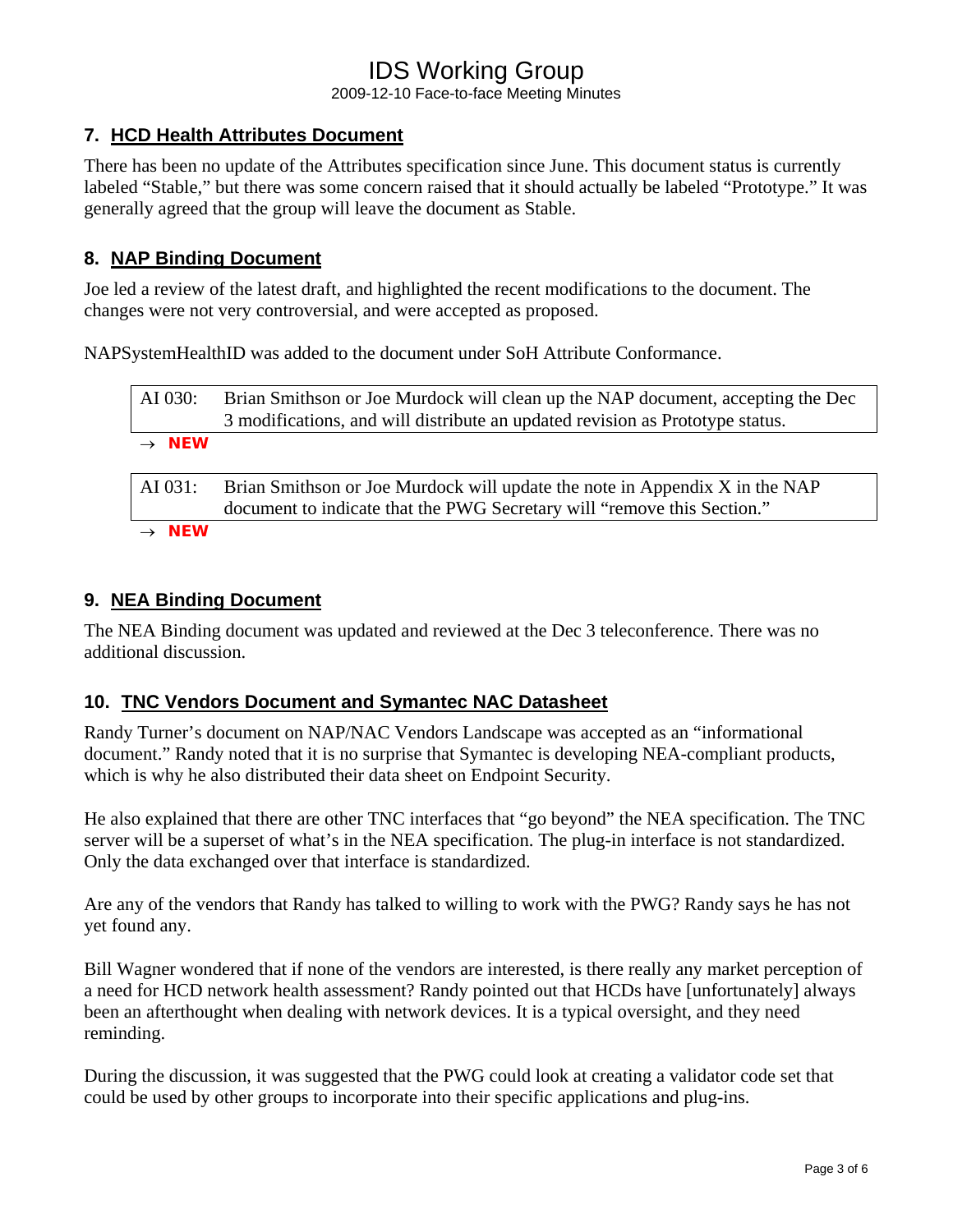2009-12-10 Face-to-face Meeting Minutes

It was suggested that contact with Symantec should be made, and possibly invite them to a PWG meeting for further discussion.

Joe volunteered to investigate the Symantec product offering to evaluate its applicability to the PWG developing a prototype health validator.

Rather than continuing to wait for Microsoft to respond on the Market Rationale information, it was suggested that the group try to do something themselves. Everyone was requested to supply Joe with any market information that they might have or can reference. It was suggested that some public documents might already be available on this topic.

| AI 032:           | Joe Murdock will to develop a "Market Rationale" document – with help from within<br>Sharp.                |
|-------------------|------------------------------------------------------------------------------------------------------------|
| $\rightarrow$ NEW |                                                                                                            |
| AI 033:           | Randy Turner will contact Symantec (when appropriate) to encourage discussion with<br>the PWG about a SHV. |
| <b>NEW</b>        |                                                                                                            |

#### **11. System Health Validation**

As stated earlier, the group wanted to consider the idea of developing a System Health Validator (SHV).

Joe reported that he is still investigating the SCCM/Forefront environment from Microsoft. He said that there has been no response yet received from Microsoft about their possible HCD SHV.

#### **12. Remediation**

Joe said that it is possible for the PWG to define a standard, generic remediation process for the HCD attributes indicated below. He said that remediation of any other attributes would require a vendorsupplied remediation process.

| HCD_Default_Password_Enabled | Could be remediated by providing new<br>password value as part of remediation                             |
|------------------------------|-----------------------------------------------------------------------------------------------------------|
| HCD_Firewall_Setting         | Would require that PWG standardize the<br>firewall values                                                 |
| HCD_Forwarding_Enabled       | Can be set on/off. The device would be<br>responsible to make sure the correct<br>actions were performed. |
| HCD_PSTN_Fax_Enabled         | Can be set on/off. The device would be<br>responsible to make sure the correct<br>actions were performed. |
| HCD_Time_Source              | Device must support URIs for time source, or<br>standardized string ("onboard") for<br>internal clock     |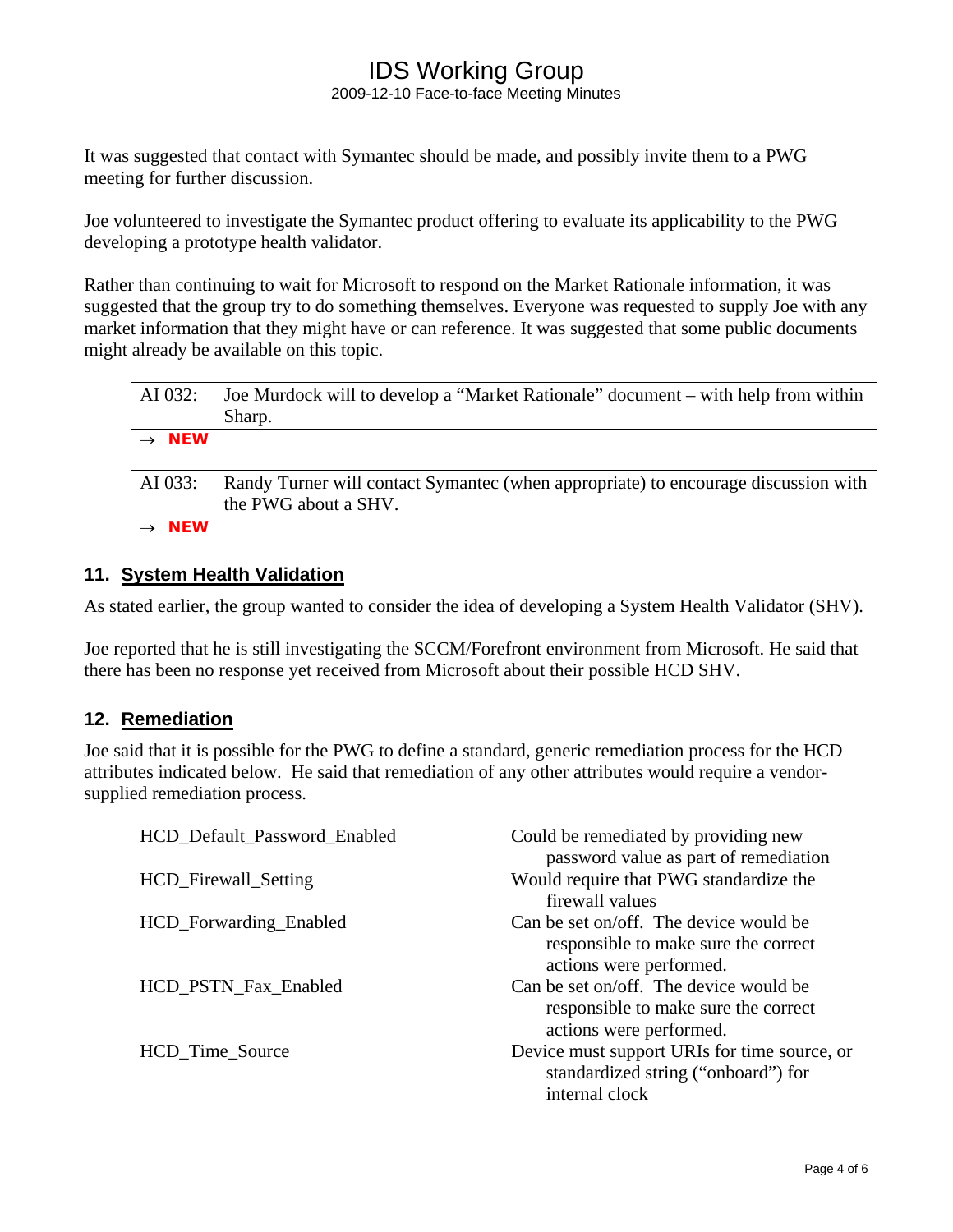2009-12-10 Face-to-face Meeting Minutes

| HCD_User_Application_Enabled             | Can be set on/off |
|------------------------------------------|-------------------|
| HCD_User_Application_Persistence_Enabled | Can be set on/off |

Is there enough value in the above set of attributes to justify investigation and effort into defining how the remediation might be achieved?

It was again suggested that the answer to the above question is directly dependent on the market need.

MIB extension, Web Service SOAP action, and MFD model additions were all suggested as possible methods for addressing remediation.

It was noted that the Symantec data sheet includes a reference to the ability to "Remediate noncompliant endpoints." Jerry recommended that the IDS group should understand how this is achieved by Symantec.

| $\rightarrow$ NEW |                                                                                     |
|-------------------|-------------------------------------------------------------------------------------|
|                   | noncompliant endpoints."                                                            |
| AI 034:           | Randy Turner will investigate Symantec's products and their method(s) to "remediate |

AI 035: Joe Murdock will investigate Microsoft's method(s) of remediation. [Is it accomplished by passing a URL?]

→ *NEW* 

#### **13. Summary of New Action Items and Open Issues**

| AI 029: | Joe Murdock will [edit and] post Peter Cybuck's information about market research.                                                                               |
|---------|------------------------------------------------------------------------------------------------------------------------------------------------------------------|
|         |                                                                                                                                                                  |
| AI 030: | Brian Smithson or Joe Murdock will clean up the NAP document, accepting the Dec<br>3 modifications, and will distribute an updated revision as Prototype status. |
|         |                                                                                                                                                                  |
| AI 031: | Brian Smithson or Joe Murdock will update the note in Appendix X in the NAP<br>document to indicate that the PWG Secretary will "remove this Section."           |
|         |                                                                                                                                                                  |
| AI 032: | Joe Murdock will to develop a "Market Rationale" document – with help from within<br>Sharp.                                                                      |
|         |                                                                                                                                                                  |
| AI 033: | Randy Turner will contact Symantec (when appropriate) to encourage discussion with<br>the PWG about a SHV.                                                       |
|         |                                                                                                                                                                  |
| AI 034: | Randy Turner will investigate Symantec's products and their method(s) to "remediate<br>noncompliant endpoints."                                                  |